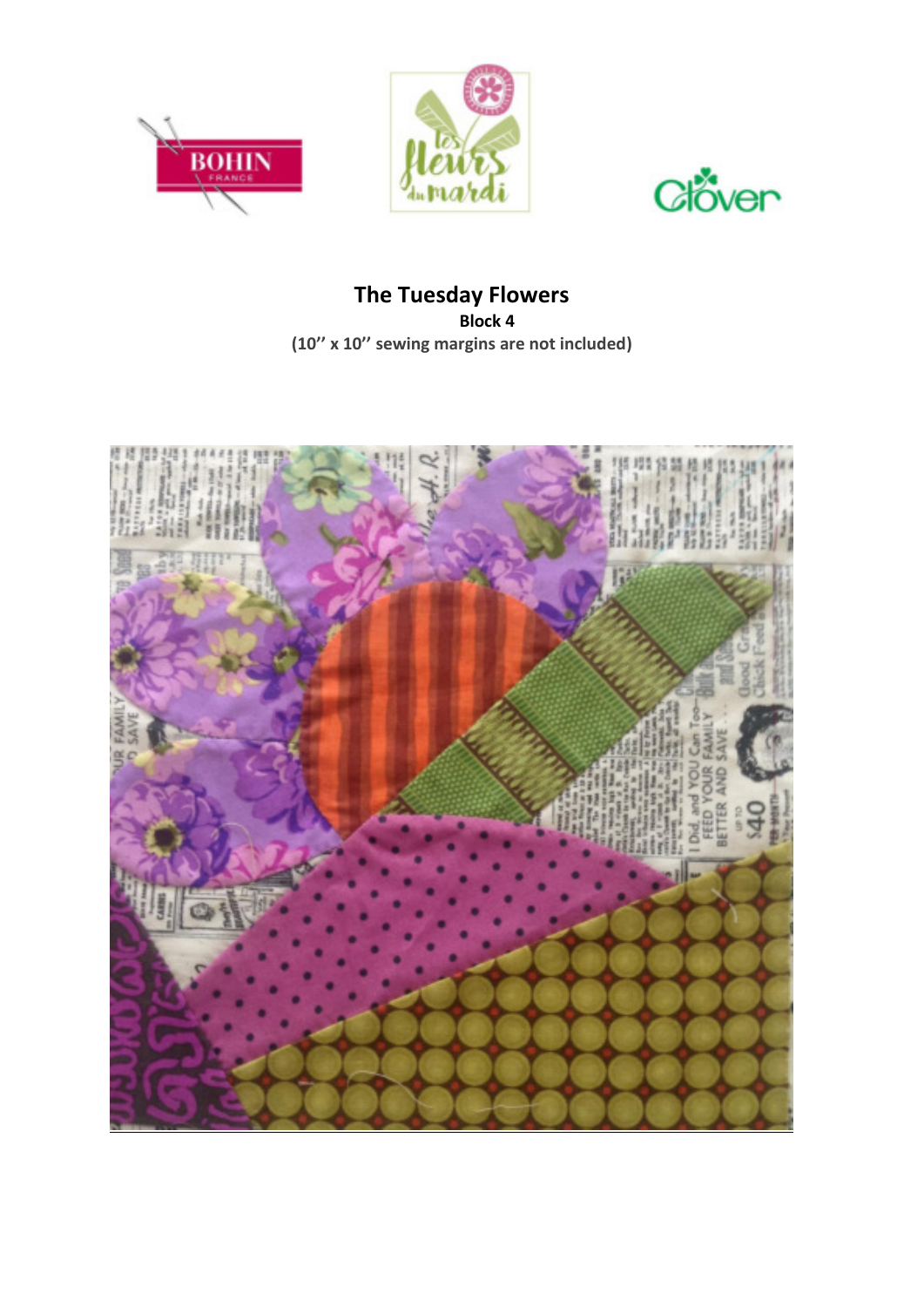## **General points:**

The measures given for the cutting of the background square include the ¼" sewing margins, rounded up to ½" for both of them.

For the appliqués, add your favourite sewing margin around the templates. To copy your templates, you can use the **BOHIN transfer sheet**.

*The measures on the explanatory pattern do not include the stiches.* 

## **The cutting:**

**In a background fabric: 1 A square (10 ½'') Ina fabric for the petals: 1 piece B, C, D, E In one fabric for the centre of the flower: 1 piece F In 4 fabrics for which in can inspired yourself with the example: 1 piece of each: G, H, I, J CLOVER Hera spatula ref: 490/NV Transfer sheet + felt tip + BOHIN brush ref: 62593 BOHIN temporary glue ref: 65504** 

## **Realisation:**

Pattern 1: Mark the 1/4" sewing margin all around the background square. Also draw a diagonal.

With the BOHIN transfer sheet, copy the pattern to applique by lining up the diagonal and placing it in the centre.



Sch 1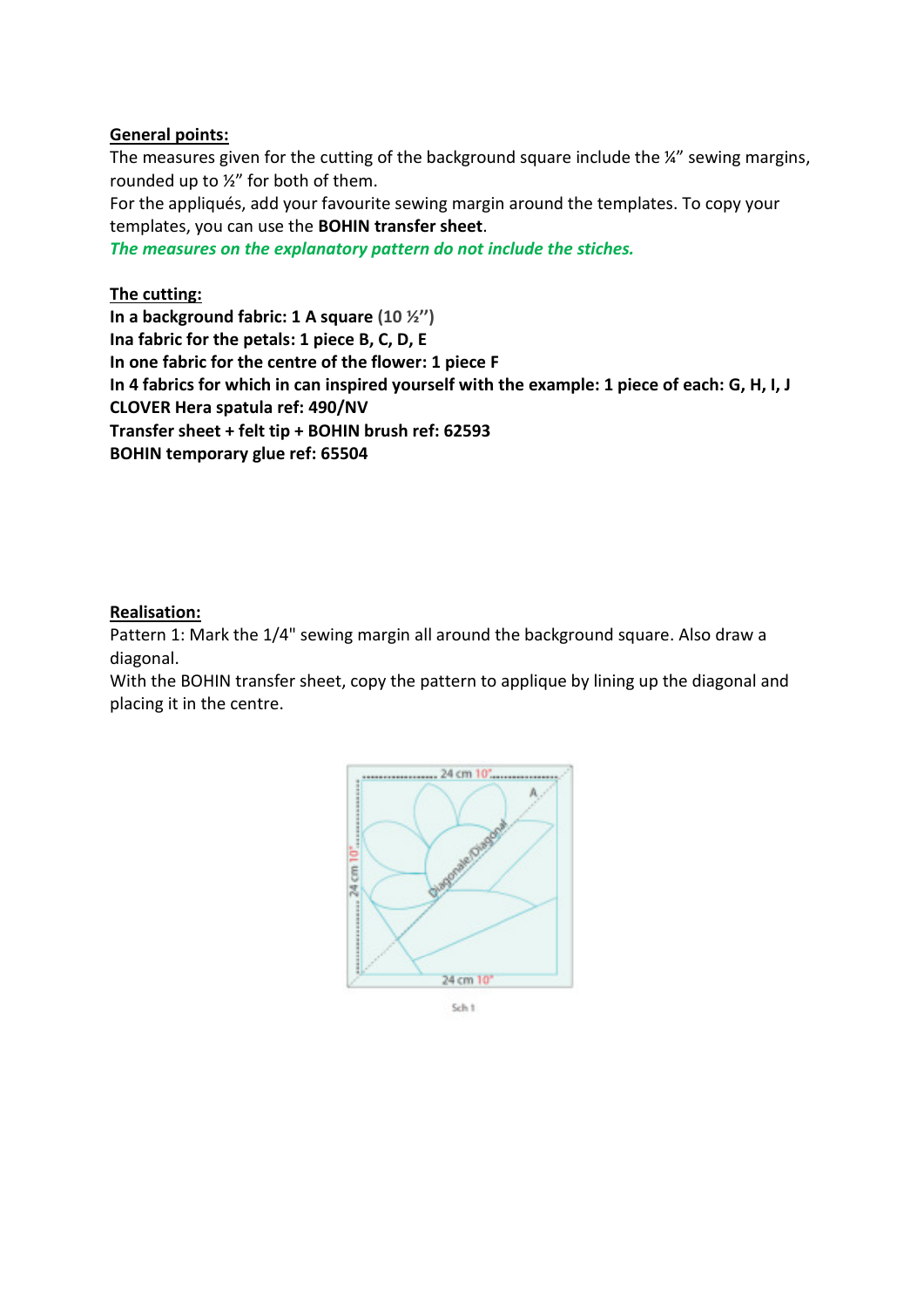Patterns 2 and 3: Use the pattern drawn on the **BOHIN transfer sheet** to copy your shapes to applique on the back of the chosen fabrics. With the BOHIN temporary glue and the CLOVER Hera spatula, make the appliqués in the templates' alphabetic order.



QUILTmania | Editions

**In collaboration with our partners:** 

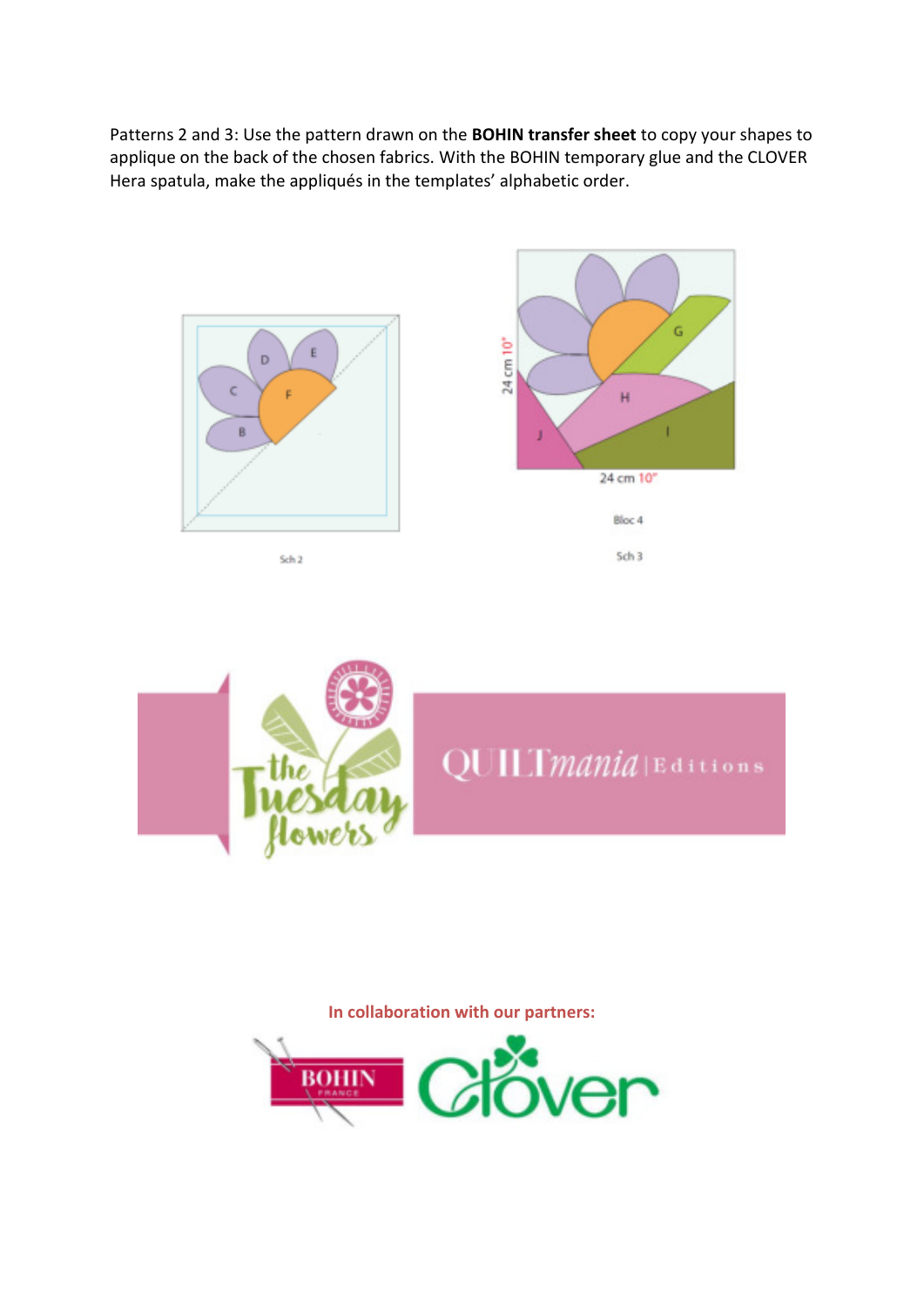